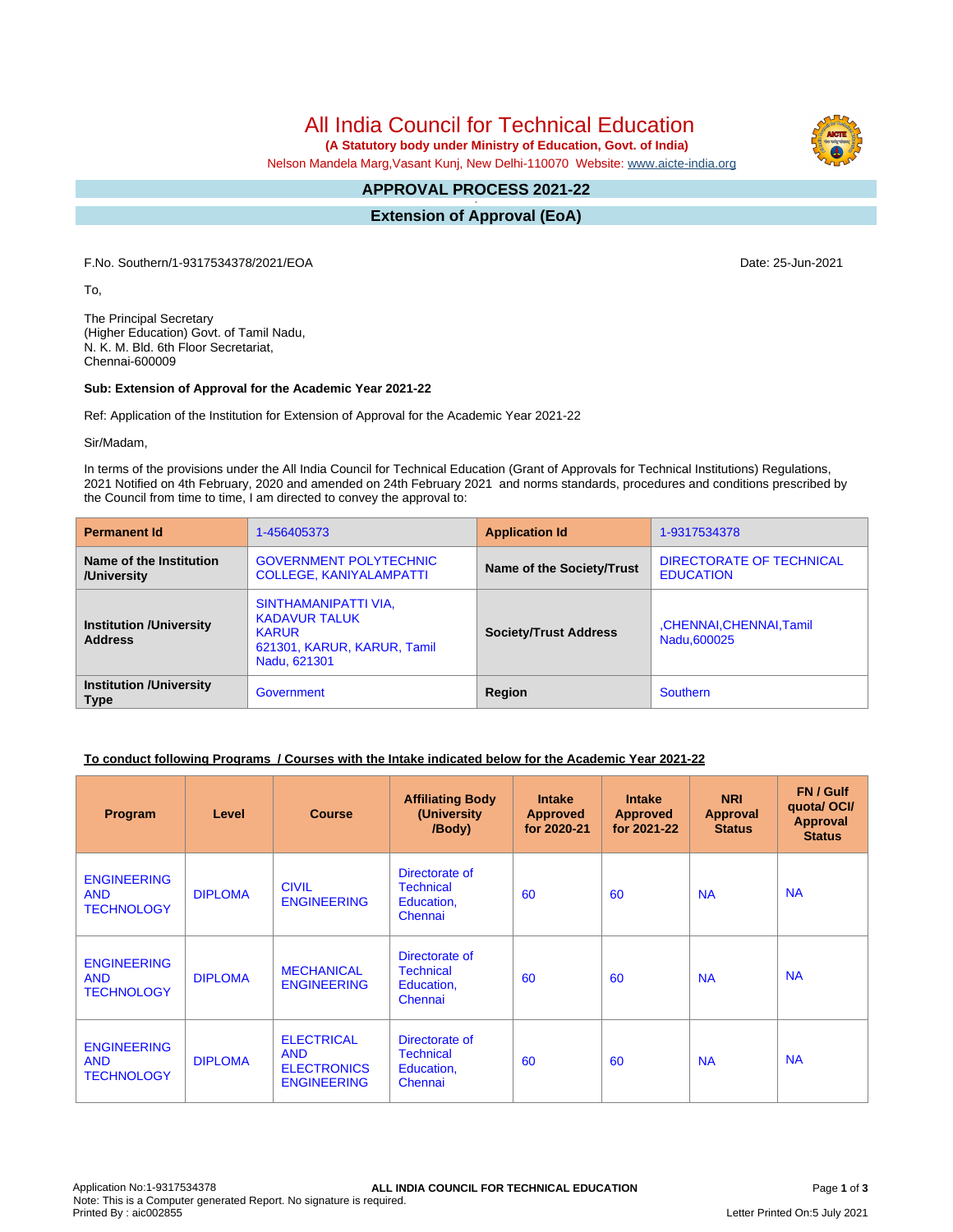| <b>ENGINEERING</b><br><b>AND</b><br><b>TECHNOLOGY</b> | <b>DIPLOMA</b> | <b>ELECTRONICS</b><br><b>AND</b><br><b>COMMUNICATIO</b><br>N ENGINEERING | Directorate of<br><b>Technical</b><br>Education,<br>Chennai | 60 | 60 | <b>NA</b> | <b>NA</b> |
|-------------------------------------------------------|----------------|--------------------------------------------------------------------------|-------------------------------------------------------------|----|----|-----------|-----------|
| <b>ENGINEERING</b><br><b>AND</b><br><b>TECHNOLOGY</b> | <b>DIPLOMA</b> | <b>COMPUTER</b><br><b>ENGINEERING</b>                                    | Directorate of<br><b>Technical</b><br>Education,<br>Chennai | 60 | 60 | <b>NA</b> | <b>NA</b> |

## **It is mandatory to comply with all the essential requirements as given in APH 2021-22 (Appendix 6)**

# **Important Instructions**

- 1. The State Government/ UT/ Directorate of Technical Education/ Directorate of Medical Education shall ensure that 10% of reservation for Economically Weaker Section (EWS) as per the reservation policy for admission, operational from the Academic year 2019-20 is implemented without affecting the reservation percentages of SC/ ST/ OBC/ General. However, this would not be applicable in the case of Minority Institutions referred to the Clause (1) of Article 30 of Constitution of India. Such Institution shall be permitted to increase in annual permitted strength over a maximum period of two years.
- 2. The Institution offering courses earlier in the Regular Shift, First Shift, Second Shift/Part Time now amalgamated as total intake shall have to fulfil all facilities such as Infrastructure, Faculty and other requirements as per the norms specified in the Approval Process Handbook 2021-22 for the Total Approved Intake. Further, the Institutions Deemed to be Universities/ Institutions having Accreditation/ Autonomy status shall have to maintain the Faculty: Student ratio as specified in the Approval Process Handbook. All such Institutions/ Universities shall have to create the necessary Faculty, Infrastructure and other facilities WITHIN 2 YEARS to fulfil the norms based on the Affidavit submitted to AICTE within the Academic Year 2021-22
- 3. Strict compliance of Anti-Ragging Regulation, Establishment of Committee for SC/ ST, Establishment of Internal Complaint Committee (ICC), Establishment of Online Grievance Redressal Mechanism, Barrier Free Built Environment for disabled and elderly persons, Fire and Safety Certificate should be maintained as per the provisions made in Approval Process Handbook and AICTE Regulation notified from time to time.
- 4. In case of any differences in content in this Computer generated Extension of Approval Letter, the content/information as approved by the Executive Council / General Council as available on the record of AICTE shall be final and binding.

**Prof.Rajive Kumar Member Secretary, AICTE**

Copy \*\* to:

- **1. The Director of Technical Education\*\*, Tamil Nadu**
- **2. The Principal / Director,** GOVERNMENT POLYTECHNIC COLLEGE, KANIYALAMPATTI Sinthamanipatti Via, Kadavur Taluk Karur 621301, Karur, Karur, Tamil Nadu,621301
- **3. The Secretary / Chairman,**